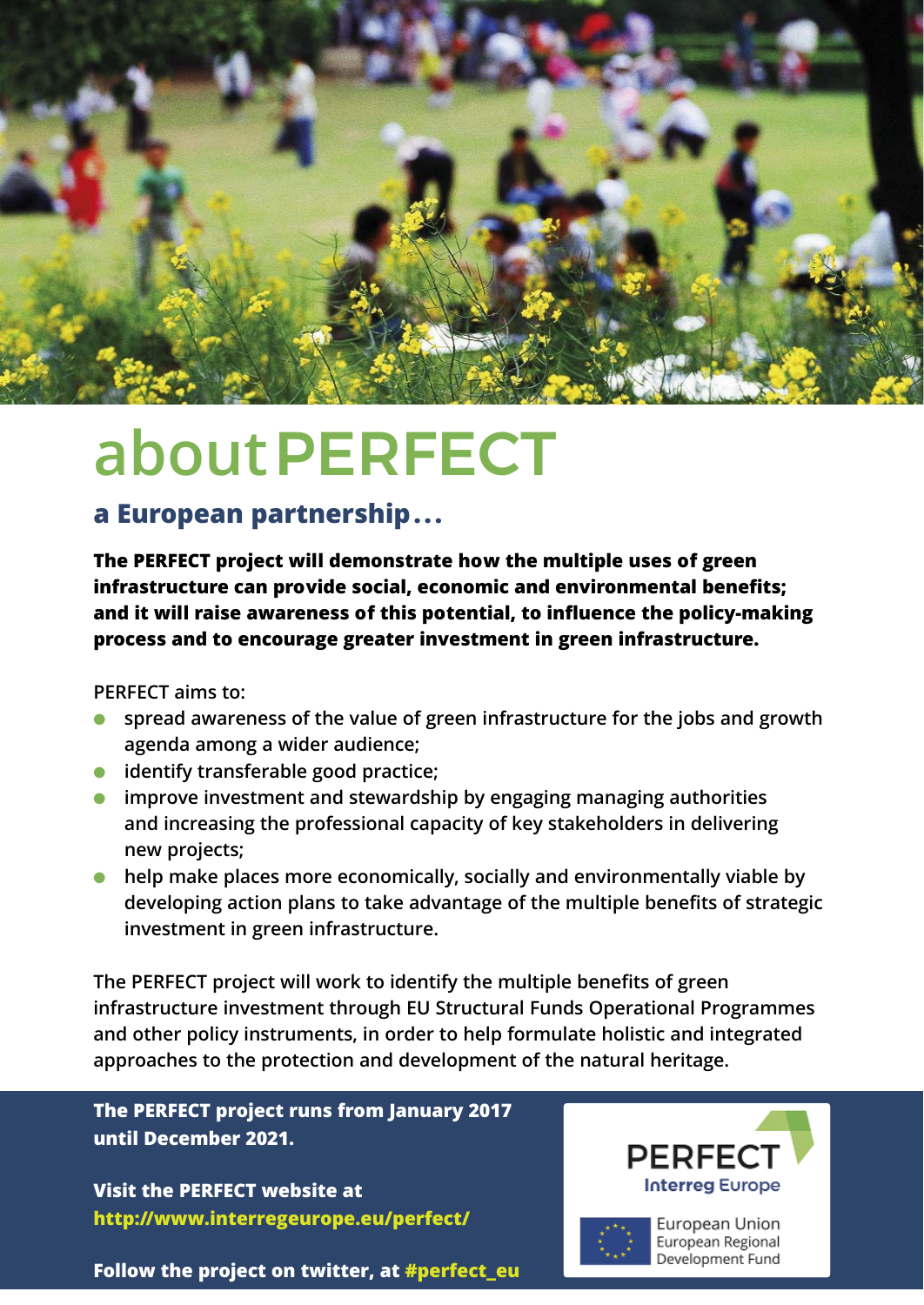**Environmental and resource efficiency and smart and inclusive growth delivered through**

# **multiple use of green infrastructure**

**The overall objectives of PERFECT are the identification and analysis of good practice and policy experience in the multi-use of green infrastructure, and the dissemination of good policy and practice that can be transferred into investment and planning strategies elsewhere.**

**Through the exchange of good practice on new uses of green infrastructure to blend with, and enhance, existing uses, the project aims to demonstrate how the protection, development and use of the natural heritage can deliver sustainable, smart and inclusive growth.**

### **How will this be achieved?**

**PERFECT will involve study visits, seminars, stakeholder workshops, the production of fact sheets, peer working, and practical demonstrations of the value of green infrastructure, together with robust data collection and empirical evidence-gathering.**

**The project will maximise the contribution of partners in specialist areas of expertise on green infrastructure, including physical and mental health improvements, improved air quality, cost savings through climate mitigation and adaptation measures, and the economic benefits of ecosystem services.**

**The main outputs of the project will include:**

- seven action plans for new and improved green **infrastructure that will maximise its multiple benefits;** expert papers and fact sheets:
- guidance on green infrastructure partnership working; and ● **the MAGIC (Multi Advantages of Green Infrastructure in Cities) matrix of good practice.**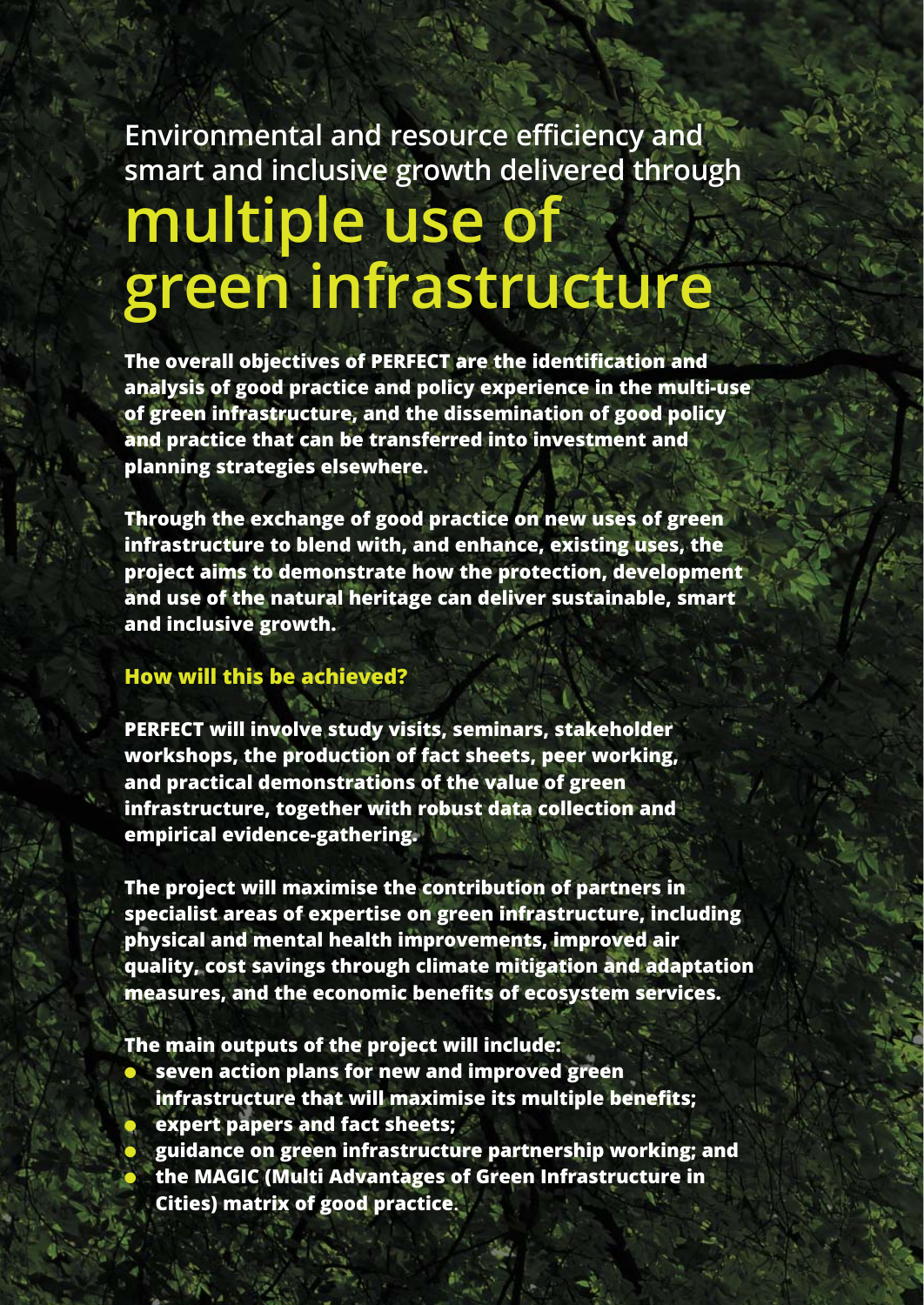# **The** PERFECT **key objectives**



**1 To identify and analyse good practice in the multiuse of green infrastructure – such as using green transport corridors in Ferrara to boost local business and create economic growth; and the maximisation of the health and climate change adaptation benefits of natural heritage demonstrated by the Green Net in Graz.**



**2 To fully engage managing authorities on the socio-economic benefits of green infrastructure and influence new projects and improve the governance of policy instruments – as in Amsterdam's use of green infrastructure to drive social innovation and inclusivity and so reduce socio-economic and health divides.**



**3 To increase the professional capacity of key stakeholders in delivering new projects – as in the integration of environmental issues into the devolution of assets to a local level in Cornwall.**

**10 To develop action plans focusing on policy<br><b>4** change to influence strategic investment in the advantage of **change to influence strategic investment in green infrastructure to take advantage of its multiple benefits.**